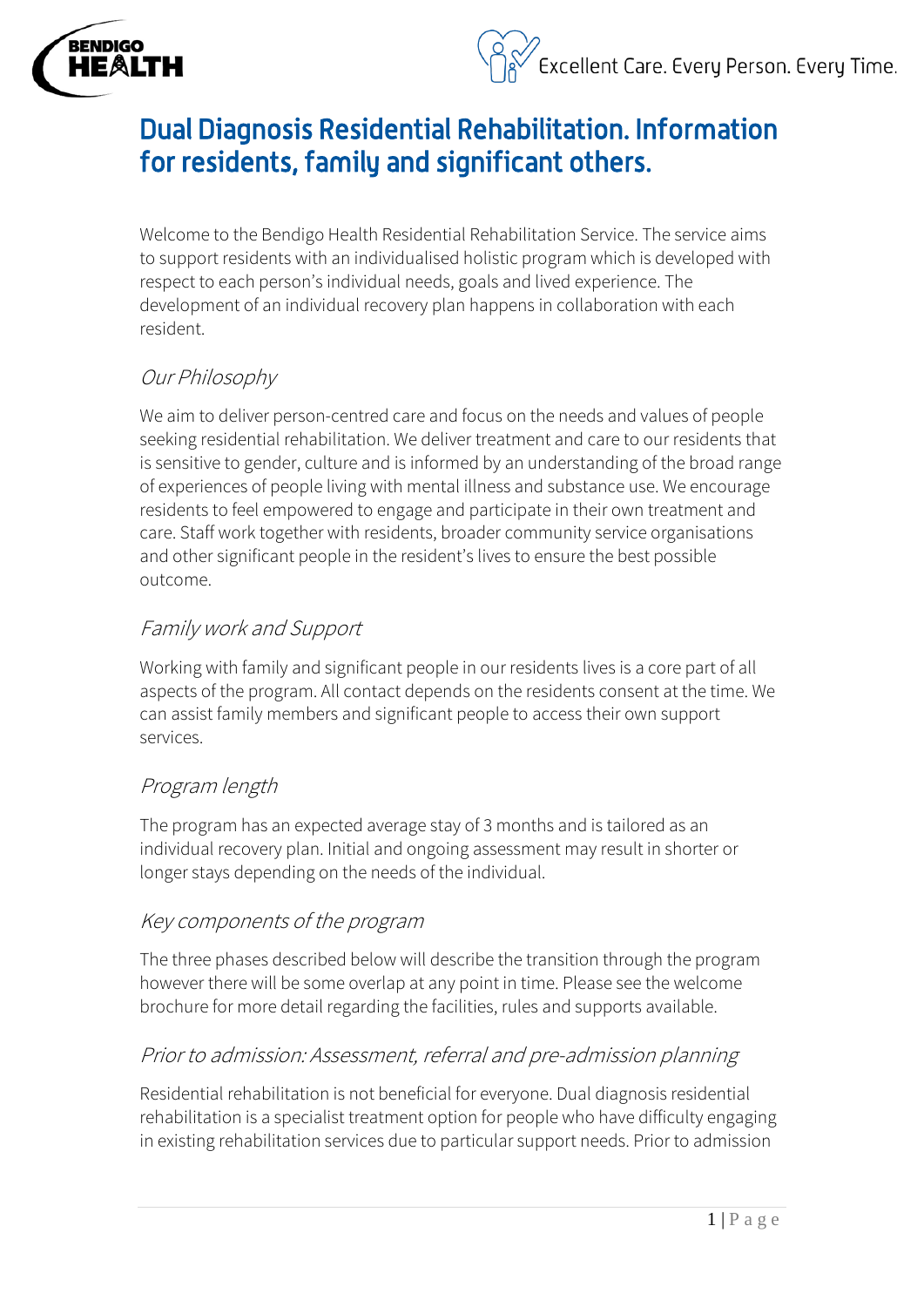

we ensure a comprehensive assessment has taken place to guarantee residents understand the service and are appropriate for our service.

## Phase 1: Engagement, orientation and stabilisation (1-3 weeks)

Treatment planning will be a priority during phase one and will highlight short and long term recovery goals. During phase one each residents individual dual diagnosis symptoms will be monitored and stabalised. Medication review and stabilisation will regularly be reviewed. Residents will have the time and support to rest and recover. Orientation to and referral to appropriate community services will also be available for residents to utilise during the time at the rehabilitation service and in the future.

### Phase 2: Treatment (up to 6 weeks)

The treatment phase consists of individual and group therapeutic components as well as work with community based therapists. This service is not a one size fits all. Individual and group components are available on an ongoing basis throughout a person's stay. While it is expected that most people will benefit from most treatment components, not everyone will attend all sessions. The intensity and content of their program will be individualised.

#### Individual therapy

Evidence-based individual therapy is available at a frequency and duration determined during treatment planning, typically weekly for 6-12 weeks. The focus of individual counselling or therapy is determined by the consumers treatment needs, but may include counselling for alcohol or other drug related issues, mental health related issue or both.

#### Group AOD and MH skills

The group program is designed for smaller group sizes to enable more personalised attention and ensure groups are accessible. The focus of the AOD and MH group program is on practical skills in relapse prevention, including the link between mental health and alcohol and other drug use problems.

#### Group harm reduction education

This group's harm reduction program includes understanding harm reduction and utilising individual's high risk situations and likely lapse scenarios to ensure that consumers are prepared to minimise harm if they lapse. Harm reduction is a central to many aspects of this rehabilitation program as we understand that lapses are a part of many peoples treatment journey. We aim to ensure our residents remain safe after discharge and are able to engage with supports long term.

Social and daily living skills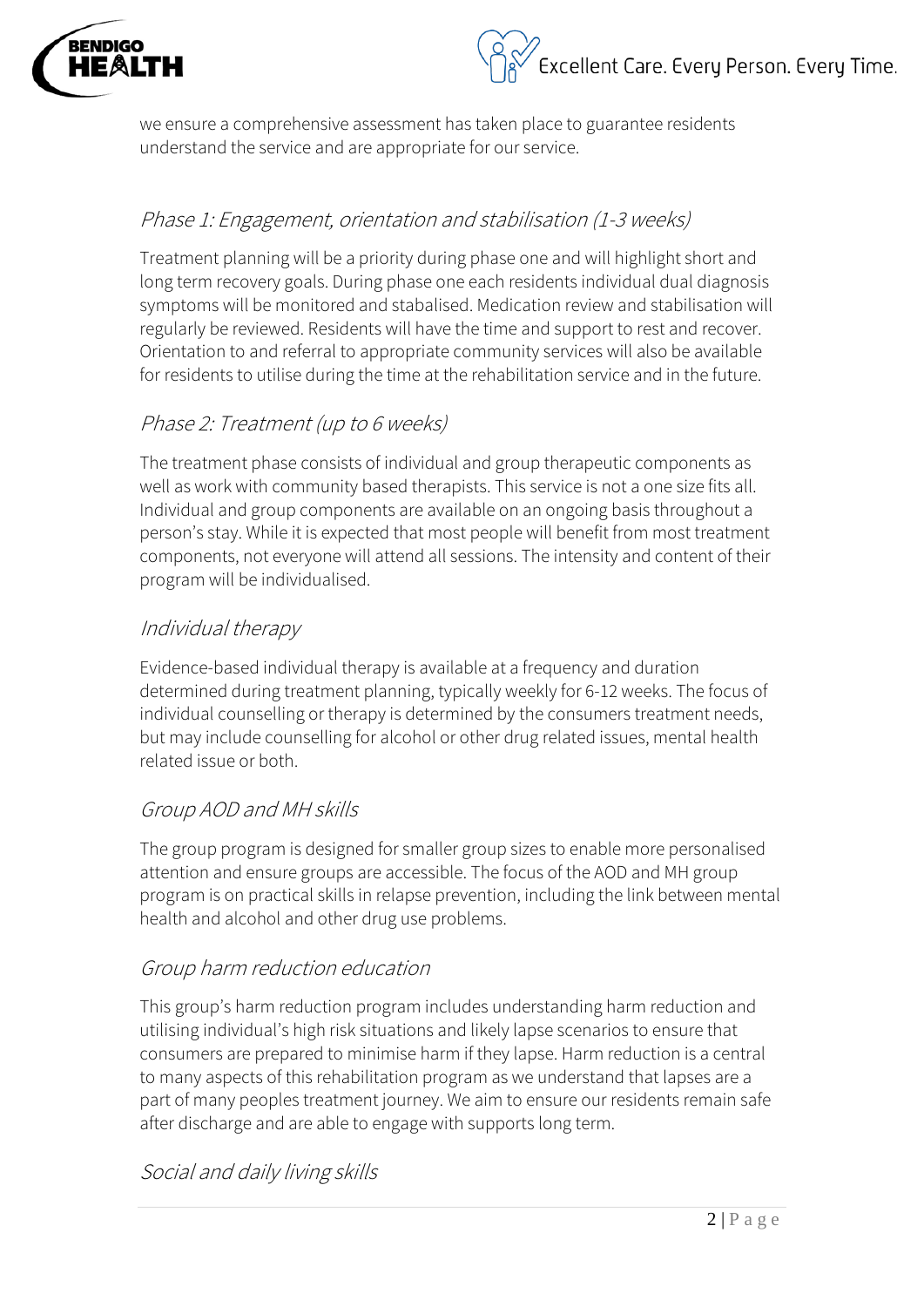



The social and daily living skills program is on an as needs basis based on assessment and treatment plan at the beginning of treatment. It is generally group based but may include individual supports from occupational therapist or other team members. The program is aimed at building routines that support a healthy and enjoyable lifestyle such as meaningful recreation, cooking, personalised exercise routines, cleaning, shopping, medication adherence strategies and other needs identified in the individual recovery plan.

#### Phase 3: Transition to the community (up to 6 weeks)

We aim to assist our residents to transition smoothly into the community. Residents will be supported to establish a lifestyle conducive to long term recovery prior to discharge and will spend significant periods of time on home leave prior to official discharge. If residents lapse during this time they will be supported to use the experience to develop more relapse prevention skills and remain in rehabilitation.

#### After Care

Residents of the Dual Diagnosis Residential Rehabilitation Service will be supported in the community for a period of time after they have completed the residential program. They will also be expected to maintain engagement with their community based care team which may include their psychologist, mental health clinician or Alcohol and other drugs support workers.

#### Referral to the service

A referral can be made by the resident or their mental health or drug and alcohol worker by contacting the Bendigo Health Psychiatric Services Triage Service on 1300 363 788. Potential residents must have an existing community mental health case manager. They can be assessed for suitability to receive mental health case management if they don't already receive this at the time of referral.

#### What to bring

Residents should bring anything they need for time away from home including their own medication and money for items that would reasonably be required. There is a supermarket close by. Residents may wish to bring their own car. Valuables can be locked in a safe. Dangerous items are not permitted. Food is provided however residents are supported and encouraged to cook their own food as much as possible.

Map: Kurmala St. North Bendigo Bendigo Health Phone: 54546000